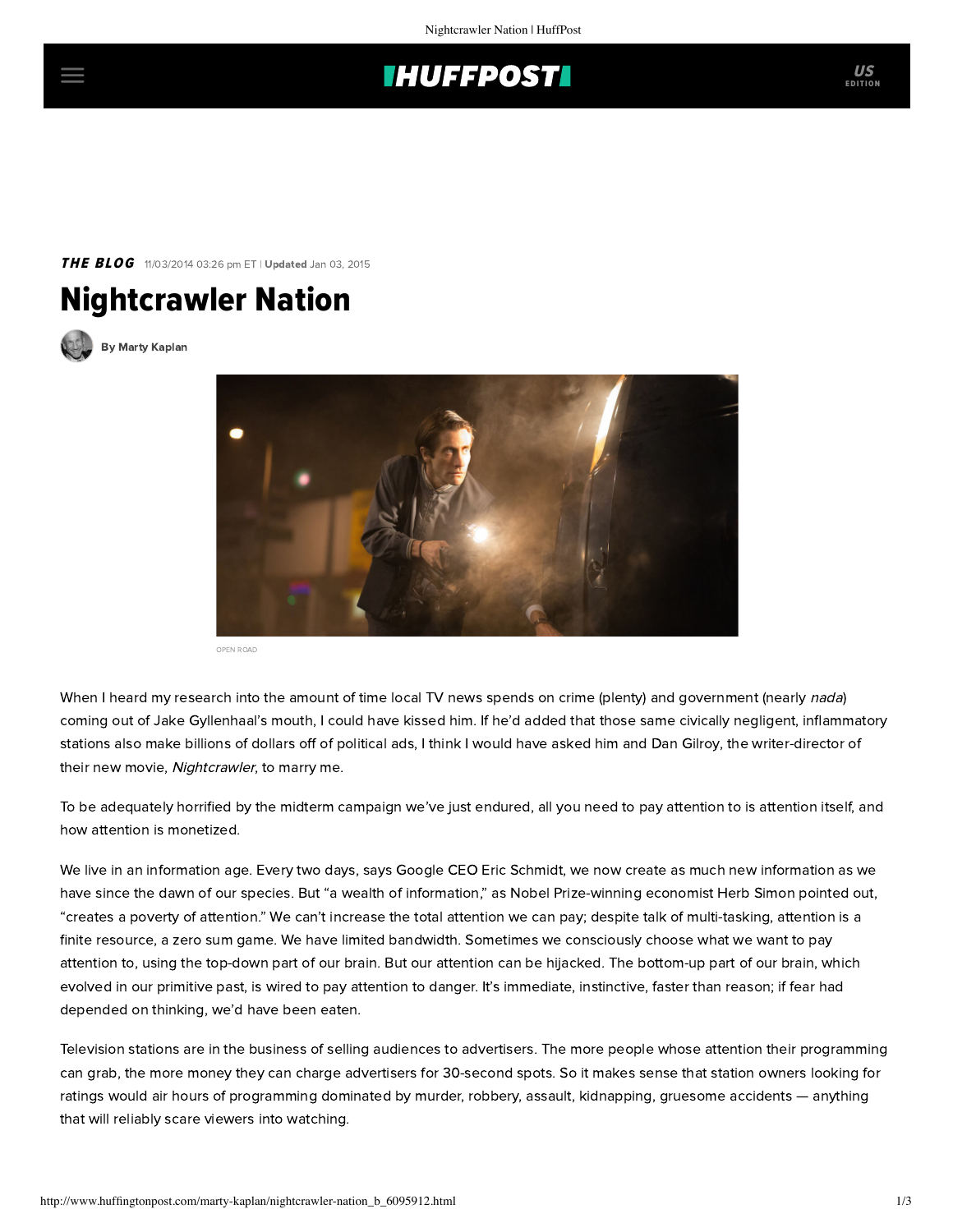#### Nightcrawler Nation | HuffPost

That's what the research I did with Seton Hall professor [Matt Hale](http://www.shu.edu/academics/profiles/faculty/174340) has found. We've been studying the content of local TV news around the country [since 1998.](http://www.learcenter.org/html/projects/?cm=news) In 2009, we did an intensive study of a single TV market, Los Angeles. We analyzed more than 11,000 stories aired by eight stations during nearly 1,000 half-hours of news over 14 days. Here's some of [what we found](http://www.learcenter.org/pdf/LANews2010.pdf):

• A typical half hour of L.A. news contained 2 minutes 50 seconds of crime news. That's more than any other category of news except sports and weather.

• The average time spent on L.A. government news — including budgets, layoffs, education, law enforcement, prisons, lawsuits, ordinances, personnel, voting procedures, health care, transportation and immigration — was 22 seconds.

• One station — KCOP — ran an average of 5 minutes 3 seconds of crime per half hour, and one second of L.A. government news.

• Stories about local government led the news two-and-a-half percent of the time. But stories about crime led more than 13 times that: one out of three broadcasts began with crime. If it bleeds, it leads.

That's the research cited [in the movie](http://www.latimes.com/entertainment/movies/la-et-mn-nightcrawler-20141026-story.html) by Jake Gyllenhaal's lowlife character, Lou Bloom, a nightcrawler — the term for a freelance cameraman who monitors a police scanner, races to gory sites and sells the footage, in this case, to "KWLA," the market's lowest-rated station, whose news director, played by Rene Russo, is an avid buyer. "A screaming woman running down the street with her throat cut," she says, is the ideal story. Especially if it happens in a good neighborhood: "A carjacking in Compton is not news."

You would think that TV stations have a public-interest obligation to cover government, public affairs, important issues — stories citizens need to know. After all, stations owners pay nothing for the licenses the public gives them to broadcast over the airwaves the public owns. But if you believe that, you'd be wrong. Decades of deregulation mean that stations now have no obligation to meet the critical information needs of their communities. They can cover, or not, whatever they want. Crime in fact is declining, but there's no legal requirement for news to reflect reality, and apparently there's no moral requirement to limit the toxins they dump into our common culture.

So stations use violence to capture our attention, to amp up their ratings and to raise the rates they charge advertisers to rent our eyeballs. And who are those advertisers? This year, overwhelmingly, they are political candidates, political parties, political action committees, special interests, tax-exempt "social welfare" organizations, billionaires, corporations and the undisclosed, untraceable contributors of many hundreds of millions of dollars of political ["dark money](http://www.latimes.com/nation/politics/la-na-dark-money-20141019-story.html#page=1)."

The total cost of the 2014 elections is expected to reach almost [\\$4](http://www.opensecrets.org/news/2014/10/election-to-cost-nearly-4-billion-crp-projects-topping-previous-midterms/) billion. Most of it has been spent on political advertising; most of that goes to local TV stations; most of that is dark money; most of it pays for negative ads; most of those ads air on local TV news and most local news programs provide scant coverage of the honesty of those ads or the substance of those campaigns.

The specifics are galling. From [studies](http://sunlightfoundation.com/blog/2014/10/23/thirty-minutes-on-philly-tv-news-11-political-ads-no-political-stories/) of an [Internet Archive data base](https://archive.org/details/2014PhillyAds) of local TV news, we now know that there have been half hours in Philadelphia airing 11 [or more](https://archive.org/details/BuildingLibrariesTogether20141028?start=2692) political ads, providing those stations with more than half a million dollars of ad revenue, but those same 30 minutes have included zero minutes of actual reporting on those campaigns. Demand for air time for political ads during the news led station WHO in Des Moines to add an extra 4 p.m. hour of local news to cash in. A Los Angeles Times [story reported that, according to the general manager of WTOC in Savannah, Ga., the rates they charged fo](http://www.latimes.com/business/la-fi-tv-campaign-ads-20141028-story.html#page=1)r political ads on the Georgia versus Florida football game "are akin to what we charge for the Super Bowl." An executive at a Republican media buying firm told the paper that some ads were going for 10 times the normal rate; "one Denver station was selling a 30-second spot during a Broncos game at \$125,000."

I know firsthand that there are exceptions to the blackout of civic news: Since 2000, I've run the competition for the biennial [Walter Cronkite Award](http://www.cronkiteaward.org/) for excellence in TV coverage of politics, and the winners, from markets small and large across the country, do heroic work against long odds, and their stations' ratings haven't suffered because of it. I wish they were the rule, not the exception. I wish that getting money out of politics were a hot button issue, instead of polling [at the bottom](http://www.nytimes.com/2014/10/31/us/why-republicans-keep-telling-everyone-theyre-not-scientists.html?_r=0) of voters'